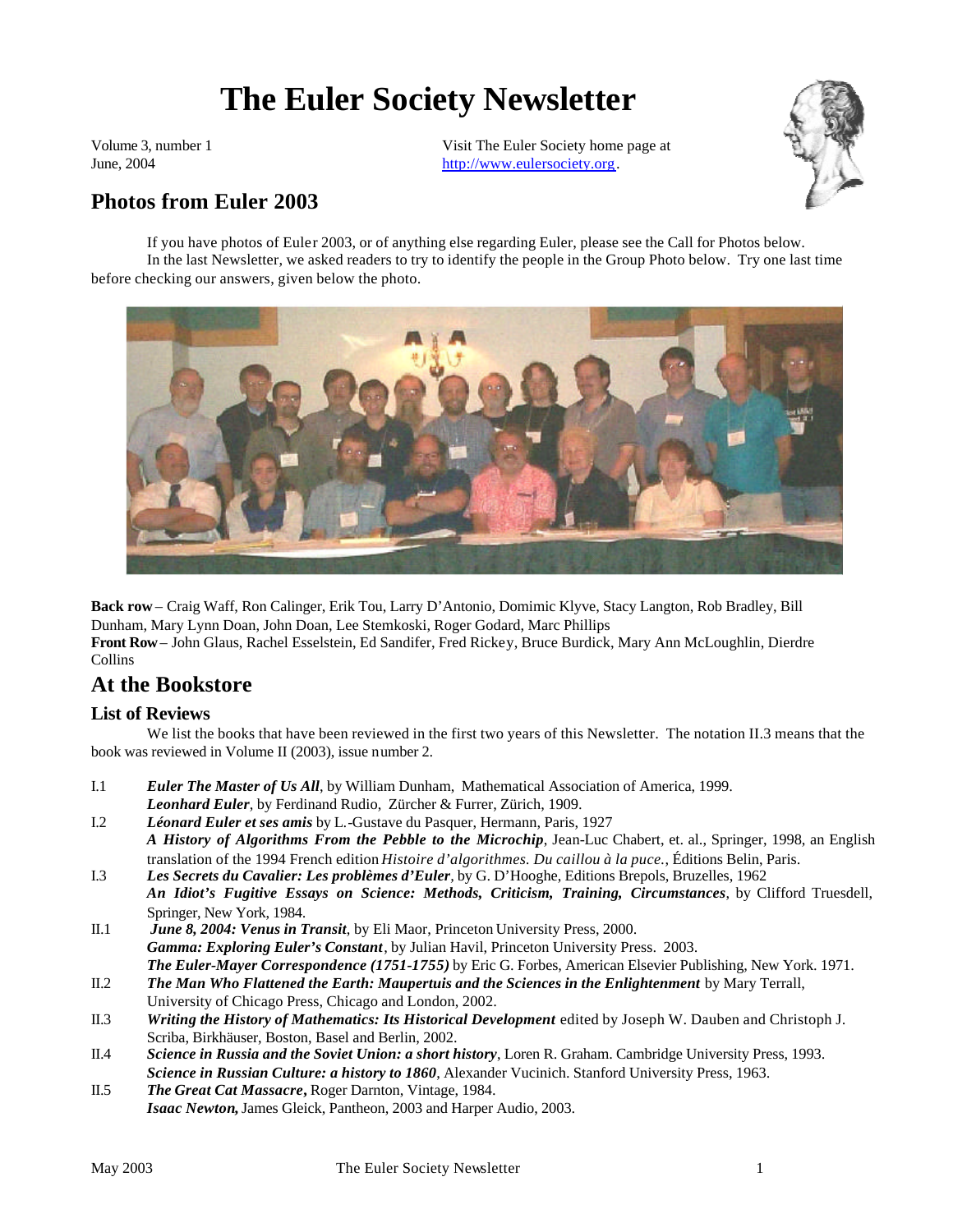#### **The Great Cat Massacre**

Robert Darnton's *The Great Cat Massacre and other episodes in French cultural history* has become something of a classic in the History curriculum since it was first appeared in 1984. It is a series of six essays, varying in length from 24 to 66 pages, on a carefully crafted sequence of  $18<sup>th</sup>$  Century French topics, from peasants to philosophers. The title episode, the massacre of the cats, is perpetrated by a mob of printers' apprentices in the second episode.

It is a mark of a well-written book that a reader can find a great many threads and progressions that build through the course of the book. Readers of these pages may want to pay attention to the themes of classification systems. In the first essay we learn that scholars of folk stories use a classification scheme that describes over a thousand different story types. We know, of course, that the folk who told those tales had no such classification scheme; it was imposed "from above" by scholars. In the third essay, Darnton tells of a bourgeois gentleman describing his townspeople as they go by in the annual parade. The order of the procession is a classification, with the more prestigious citizens leading the way. The sixth essay is of particular interest to some of us; it describes the classifications of knowledge proposed by Bacon, by Chambers and by d'Alembert and Diderot. Darnton shows us how these proponents competing world views used their classification systems to promote their philosophies. (For those who need to be punched in the nose with the point of all this, we note that all of Euler's work is classified into the 80 or so volumes of the *Opera Omnia*. That classification itself promotes a particular view of Euler and his work, and makes it a challenge for us even to conceive of perspectives on his work that are out of harmony with that view.)

A few of our favorite characters make several appearances. The fourth essay is about the files kept by one Police Inspector d'Hémery assigned to "investigate" the literary community in France. He kept files on over 500 writers, including d'Alembert, Diderot, Fontenelle and Rousseau. D'Hémery reports that d'Alembert urges "all *philosophes* to embrace a life of chastity and poverty" and describes hm as "a charming man, both in his character and his wit."

Even though it's not about Euler, it's not about mathematics, and it's not about Russia, Prussia or Switzerland, Darnton's book tells us a good deal about the cultural context of the Enlightenment and the environment in which Euler's work was done and read.

*The Great Cat Massacre and other episodes in French cultural history*, by Robert Darnton, Vintage, New York, 1984, ISBN 0-394-72927-7

#### **Isaac Newton**

Each age has its own interpretation of the life and work of Isaac Newton. Our age has several, the latest being by the well known popular author James Gleick. Many of us read his book *Chaos* when it came out several years ago. His new book on Newton was also released on CD as an audio book, and it is that edition we used here.

There are those of us who believe that the Renaissance ended when Cardano published his solution of cubic equations in the mid 1500's. This was the first time Europeans were sure that they had done something that the Ancients had not been able to do. Their goals shifted from recovering the wisdom of the Ancient world to going beyond their achievements and entering into a new world.

Gleick, though, describes a Newton rooted much more in the Renaissance than in the Enlightenment, absorbed as he was with alchemy, theology and biblical chronologies. He was certain that the Ancients knew the secrets of planetary orbits, gravity and inverse square laws and that he was only rediscovering them. Moreover, he brushes aside the scribblings of algebra as something trivial. Even if the Ancients didn't use algebra, they didn't really need it. They had better secrets, still hidden.

Newton's politics, sometimes radical, also can be interpreted as looking backward instead of forward. When he arranged it so he would not have to take holy vows in order to remain the Lucasian Professor, it wasn't in order to free the Chair from the influence of the Church but so that he could keep the Professorship himself. Likewise, when the King was Catholic, he petitioned against allowing the appointment of a Catholic master at Cambridge. Gleick's interpretation makes this seem less like an independent institution asserting its sovereignty and more like a stodgy university trying to keep things from changing. Still, this last episode led to Newton's appointment as the Member of Parliament for Cambridge, where he sat silently as Parliament passed monumentally important legislation asserting that even the Monarch was subject to the rule of law.

Reading of Newton helps us Eulerians in at least two ways. First, of course, Newton was one of the giants on whose shoulders Euler stood. We need to understand what Newton did in order to understand what Euler added to it. Second, and a bit more subtle, we see the variety of valid ways Newton, his life and his work can be interpreted. We have hardly any comprehensive interpretations of Euler. With luck, there will be one or two over the next few years, likely timed to coincide with Euler's Tricentennial in 2007. We should be disappointed if those interpretations are too similar. We should take the diversity of interpretations of Newton as a model.

Gleick's book is pleasant and thought-provoking. Also, listening to it gives it a different flavor and is highly recommended.

*Isaac Newton*, by James Gleick, Pantheon, 2003. 288 pages. ISBN 0375422331. Also available as an audio cassette or audio CD from Harper Audio – 5 ½ hours.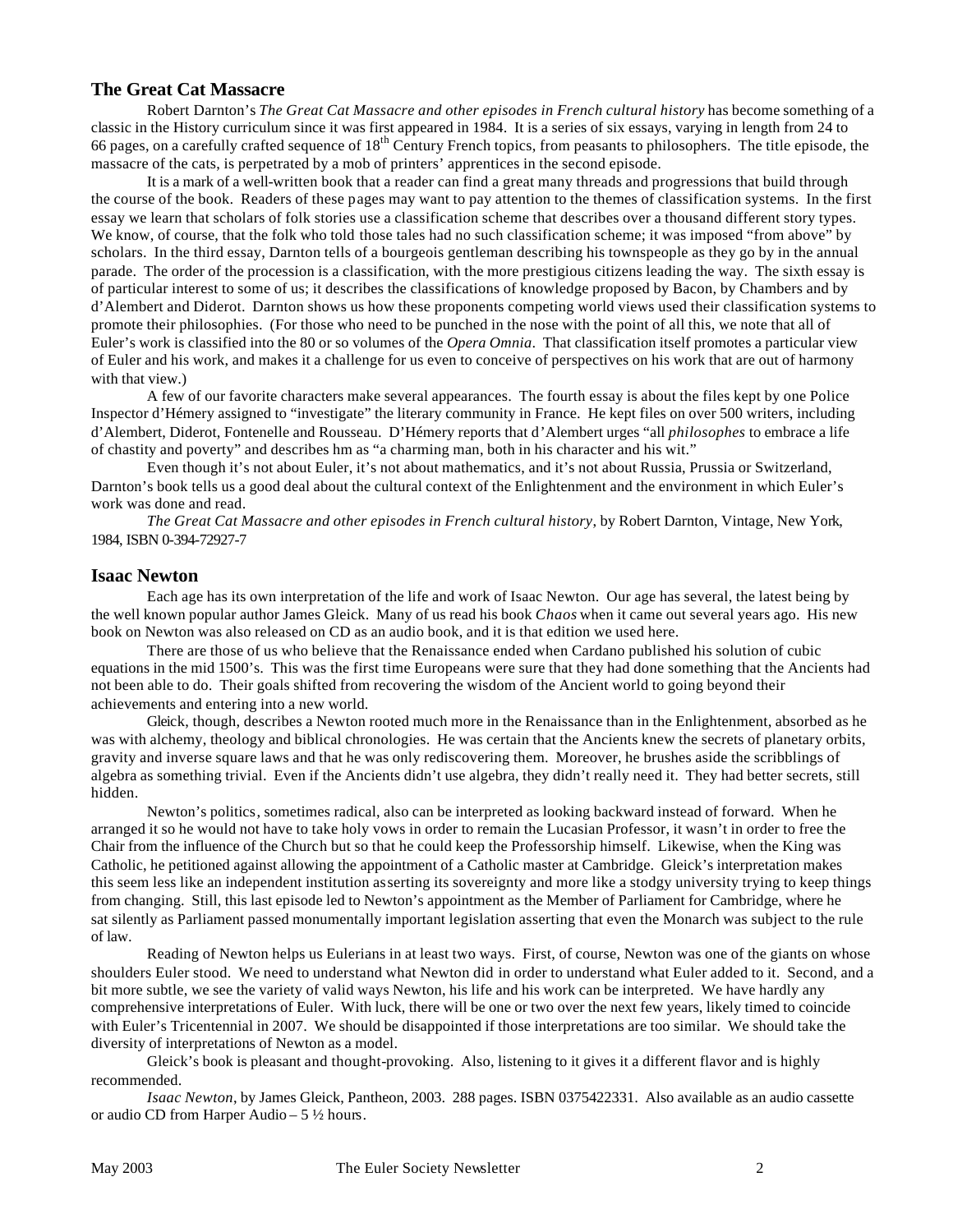## **An Eneström mystery**

Where is E 528? Eneström lists this article as "Annotatio in praecedentem dissertationem," published in 1779 in the *Acta* of the Petersburg Academy. The cross reference table that tells us wherein the *Opera Omnia* to find a given Eneström number tells us to look in III.9, but it isn't there. All those numbers are over 800. So where is it? It's not clear what the "praecedentem dissertationem" was, because this two page article begins on page 201 of its volume. The Euler article before it comprises pages 162 to 187 and is "circa naturam aëris" – about the nature of air. That article appears in the hard-to-find II.31, published just recently and not yet in many libraries Is E 528 a sequel to E 527?

If you find E 528, please contact Lee and Dominic, so they can complete the Data Base.

# **Upcoming Events**

## **Euler 2004 – Countdown to the Tercentenary**

The Euler Society will return to the Conference Center at Roger Williams University for Euler 2004. As in 2003, the meeting will begin with a Sunday evening reception, and will extend to noon on Wednesday. The dates will be August 8 to 11.

Registration procedures will be very similar to those for Euler 2003. Abstracts will be due on July 1.

## **Euler in Phoenix**

Bill Dunham and Ed Sandifer will be running a Minicourse on Euler at the Phoenix Combined Mathematics Meetings of the MAA, AMS, AWM, and others next January. The Minicourses are the ones that meet twice during the meetings for two hours at a time. Bill Dunham wrote *Journey Through Genius* and *Euler: The Master of Us All*. Ed Sandifer is known to some as the Editor of this Newsletter. The MAA usually charges a little extra, something like \$35, to attend a Minicourse.

## **Mathematical Instruments in Phoenix**

The Phoenix meetings (see above) will also feature a Short Course on mathematical instruments, titled "The Material Culture of Mathematics." Short Courses are the ones that meet all day for two days before the main meetings begin. The session "Mathematics in the Ancient World" at the Baltimore meetings was a Short Course. The Short Course is being organized by Amy Shell-Gellasch and Glen van Brummelen. Short Courses usually cost a bit more than MiniCourses, something on the order of \$100.

#### **Proceedings**

The Proceedings of Euler 2002 were distributed on CD (compact disk) at Euler 2003. Members of The Euler Society and others who attended either Euler 2002 in Rumford or Euler 2003 in Rhode Island are entitled to copies. If you did not receive a copy, please send your name and mailing address to the Editor at esandifer@earthlink.net.

#### **Proceedings Deadline**

The deadline for items for the Proceedings of Euler 2003 will be **June 1, 2004**. The preferred format for submissions will be as Microsoft Word documents. Second choice is as a .pdf document. Third choice is on paper. Items submitted as Word documents will appear in the Proceedings in both .doc and .pdf format. We are considering .html as well, but are not prepared to commit to that.

# **Call for contributions**

The Newsletter will gladly include short contributions about Euler, his life, works and influence, and we will provide links to longer contributions. Contact the Editor at esandifer@earthlink.net.

# **Call for Photos**

If you took pictures at Euler 2003, or if you have pictures from other places relating to Euler, please send them to the Editor. If you have several, then please consider burning them on a CD and mailing them. A few at a time by eMail will work, too.

# **The Mission**

The Mission of **The Euler Society** is threefold: It encourages scholarly contributions examining the life, research, and influence of Leonhard Euler. In part, these will be set within his times, that is, within the Enlightenment, the rise to European power status of Russia and Prussia, and the growth of royal science academies. **The Euler Society** will also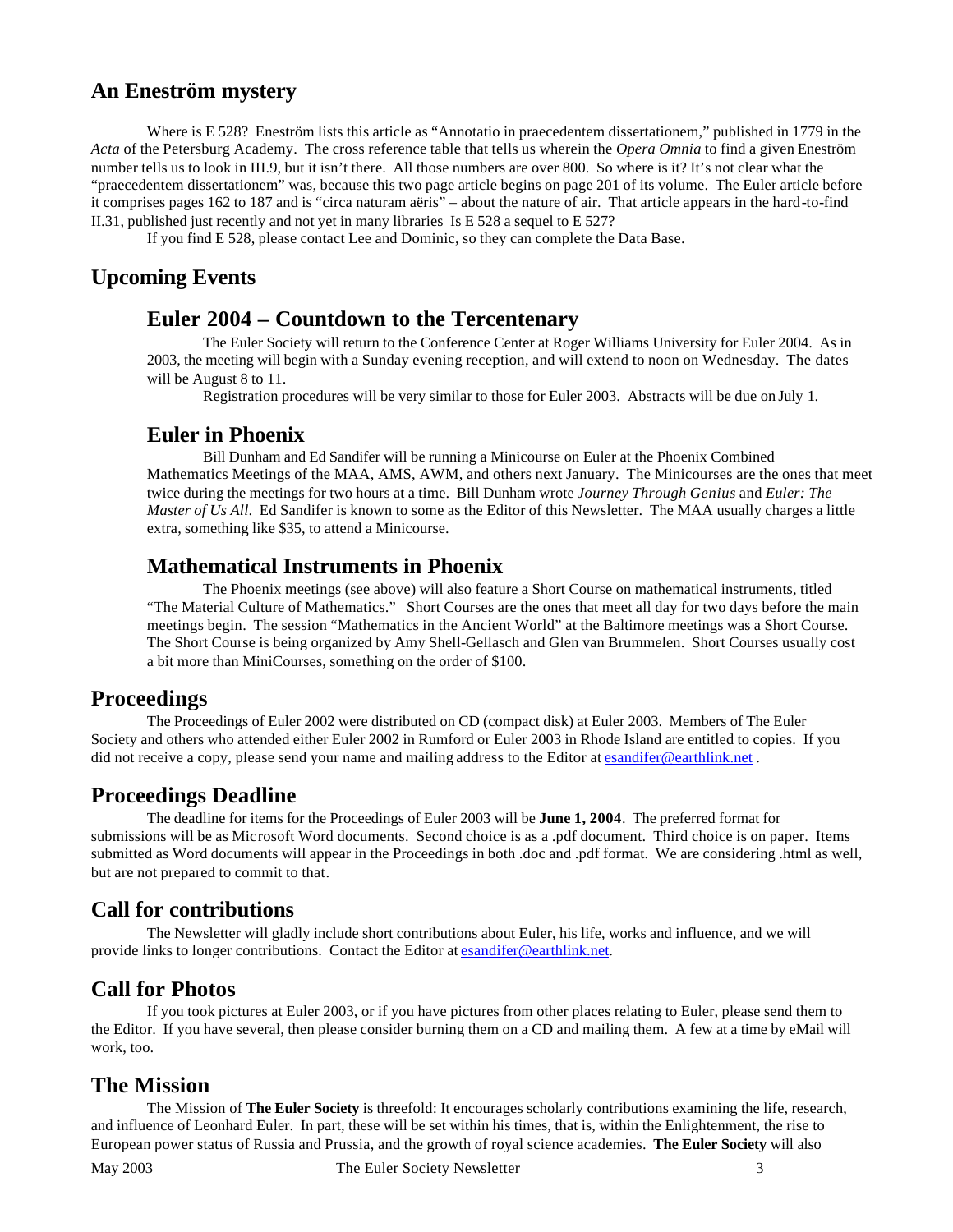explore current studies in the mathematical sciences that build upon his thought. And it will promote translations into English of selections from his writings, including correspondence and notebooks, in leading up to the tercentenary of his birth in 2007.

# **The Euler Society Executive Committee**

Ombudsman (ex officio) John Glaus The Euler Society

Chancellor Ronald Calinger Catholic University calinger@cua.edu President Robert Bradley Adelphi University bradley@panther.adelphi.edu<br>Vice President Ruediger Thiele University of Leipzig thieler@medizin.uni-leipzig.de Vice President Ruediger Thiele University of Leipzig thieler@medizin.uni-leipzig.de Secretary Edward Sandifer Western Connecticut State University esandifer @earthlink.net Treasurer Mary Ann McLoughlin College of St Rose mcloughm@strose.edu<br>
Ombudsman (ex officio) John Glaus The Euler Society restinn@midmaine.com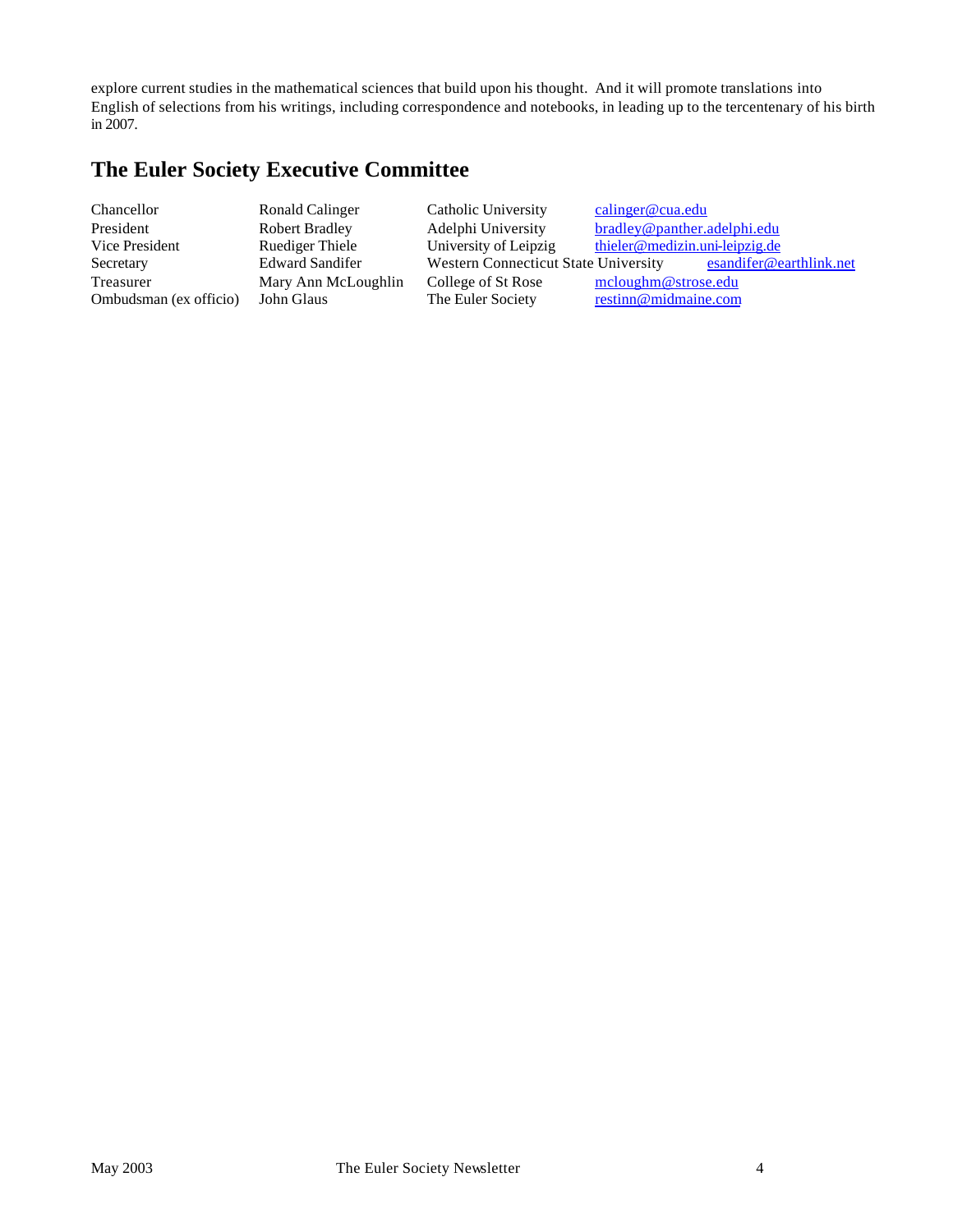# Euler 2003 Conference

# COUNTDOWN TO THE TERCENTENARY

SUNDAY, AUGUST 10 - WEDNESDAY, AUGUST 13, 2003 ROGER WILLIAMS UNIVERSITY, BRISTOL, RHODE ISLAND



THE 2003 EULER CONFERENCE WILL BE HELD AT THE ROGER WILLIAMS UNIVERSITY RESIDENCE AND CONFERENCE CENTER.. THIS FACILITY IS LOCATED JUST MINUTES FROM HISTORIC BRISTOL ANDTHEEXCITEMENT OF NEWPORT. DURING E2003 YOU WILL BE ACCOMMODATED IN THE CONFERENCE CENTER'S LUXURY BEDROOMSINCLUDING SATELLITE TV, IN-ROOM COFFEE, INDIVIDUAL CLIMATE CONTROL AND DRY CLEANING SERVICES. THE CENTER ALSO OFFERS AN INDOOR HEATED POOL, SAUNA AND FITNESS CENTER FACILITY.

#### **DIRECTIONS :**

ROGER WILLIAMS UNIVERSITY RESIDENCE AND CONFERENCE CENTER IN PORTSMOUTH, IS LOCATED 1.5 MILESFROM THE UNIVERSITY'S MAIN CAMPUS IN BRISTOL AND ABOUT 12 MILES NORTH OF THE PICTURESQUE NEWPORT BEACHES, QUAINT SHOPPING VILLAGES AND HISTORIC MANSIONS..

#### **RATES :**

FOR ALL FOUR DAYS \$329.00 INCLUDES: LUXURY ACCOMMODATIONS, BREAKFAST, LUNCH AND MORNING AND AFTERNOON REFRESHMENT BREAKS.

DAY MEETING PACKAGE: \$29.00 PER DAY INCLUDES: BREAKFAST, LUNCH AND MORNING AND AFTERNOON REFRESHMENT BREAKS.

THERE IS A \$50.00 REGISTRATION FEE TO BE MADE PAYABLE TO THE EULER SOCIETY

#### **PLEASEMAKE YOUR RESERVATIONS DIRECTLY WITH:**

**LORIE PROULX** ROGER WILLIAMS UNIVERSITY RESIDENCES AND CONFERENCE CENTER; LPROULX@RWU,EDU OR WWW,RWU,EDU

#### **CALL FOR PAPERS :**

DEADLINE HAS NOW PASSED..

#### **BLURB:**

LAST YEAR'S ATTENDEES CAME FROM KYOTO, OXFORD, WEST POINT, CORNELL, MIAMI, WESTERN CONNECTICUT, NEW MEXICO, SAN DIEGO, MAINE, AND ELSEWHERE. THEY UNANIMOUSLY AGREED THAT THE EULER CONFERENCE WASTHE BEST MEETING THEY HAD EVER ATTENDED. EXPECT NEWPORT TO BE JUST AS GREAT.